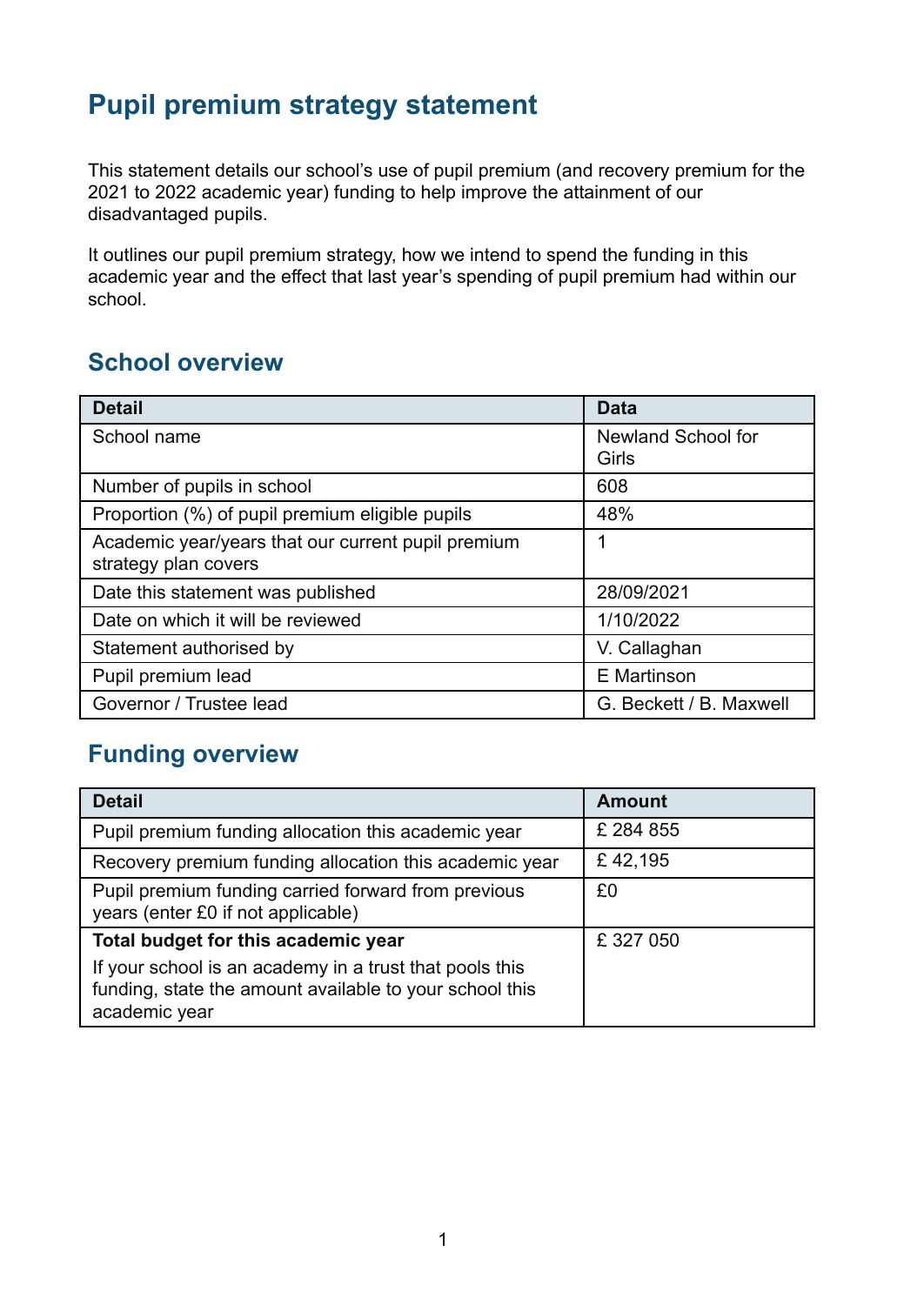# **Part A: Pupil premium strategy plan**

### **Statement of intent**

- Our intent at Newland is to enrich the lives of all our students, no matter their background or prior attainment. To that end, we aim to both raise the achievement of all our learners, as well as ensuring that we close the gap between our student groups. At Newland, we have a much higher than national average number of students with Pupil Premium funding. It is therefore right to ensure most of their needs are increasingly met through high quality universal provision. Our model to achieve success with these students is therefore as follows:
- The progress and achievement of all students is rigorously monitored and evaluated throughout key points in the academic year. Any of our girls (whether disadvantaged, LAC or Service Children) who are identified as requiring support will receive the necessary help to achieve. This is coordinated by our Senior and Wider Leadership Team, and Pastoral Mentors through regular meetings and academic reviews.
- We will ensure that our designated senior leader (Mrs Martinson) has a clear overview of how the funding is being allocated and will measure the impact to ensure a difference is made to students' outcomes and achievement.
- We have ring fenced the funding so that it is always spent on supporting the targeted students. We provide a tailored and personal approach to Pupil Premium for our girls.

### **Challenges**

This details the key challenges to achievement that we have identified among our disadvantaged pupils.

| <b>Challeng</b><br>e number | Detail of challenge                                                                                                                                                                                                                                               |
|-----------------------------|-------------------------------------------------------------------------------------------------------------------------------------------------------------------------------------------------------------------------------------------------------------------|
|                             | Low Literacy levels                                                                                                                                                                                                                                               |
| $\overline{2}$              | Lack of resilience, low aspirations or difficulty in establishing positive relationships                                                                                                                                                                          |
| 3                           | Poor recall and knowledge retention limits progression onto application of knowledge<br>or skills                                                                                                                                                                 |
| 4                           | Attendance- PP attendance is below the national average at 92.61%. Persistent<br>absence is above the national average at 17% with a PP PA at 20%                                                                                                                 |
| 5                           | Covid learning gap - For many Disadvantaged students the learning gap is amplified<br>by a poor home learning environment - little or no space and/or resources available to<br>support home learning and a reduced opportunity to expand their cultural capital. |
| 6                           | Parental engagement - reduced attendance at parents evenings and school events<br>and ineffective support for school attendance negatively impacting students aspirations                                                                                         |
| 7                           | Poor Health - associated with adverse childhood experiences which have long term<br>impact on physical and mental health                                                                                                                                          |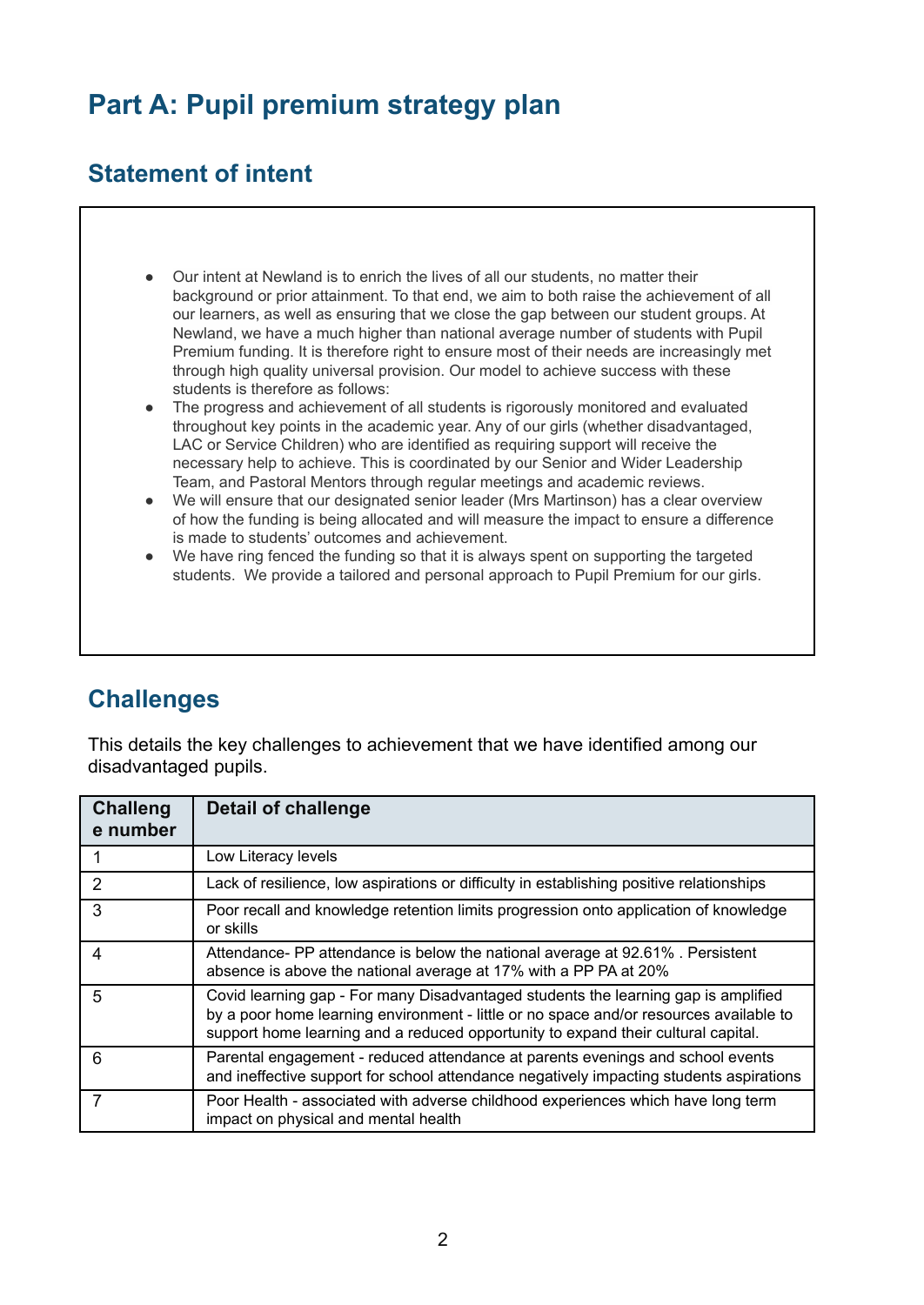## **Intended outcomes**

This explains the outcomes we are aiming for **by the end of our current strategy plan**, and how we will measure whether they have been achieved.

| <b>Intended outcome</b>                    | <b>Success criteria</b>                                     |
|--------------------------------------------|-------------------------------------------------------------|
| Improve outcomes for PP students           | Less than 5% attainment gap in Basics 9-7, 9-5<br>and $9-4$ |
|                                            | PP attainment $8 > 48.00$                                   |
|                                            | Uptake at Intervention - no gap,                            |
|                                            | H/W referrals - no gap,                                     |
|                                            | Equipment referrals - no gap,                               |
|                                            | T&L - PP first evident in 100% of lessons                   |
|                                            |                                                             |
| Improve health and wellbeing and therefore | Whole school attendance above 96%                           |
| increase PP attendance                     | PP attendance gap <3%                                       |
|                                            | PP PA <15%                                                  |
|                                            |                                                             |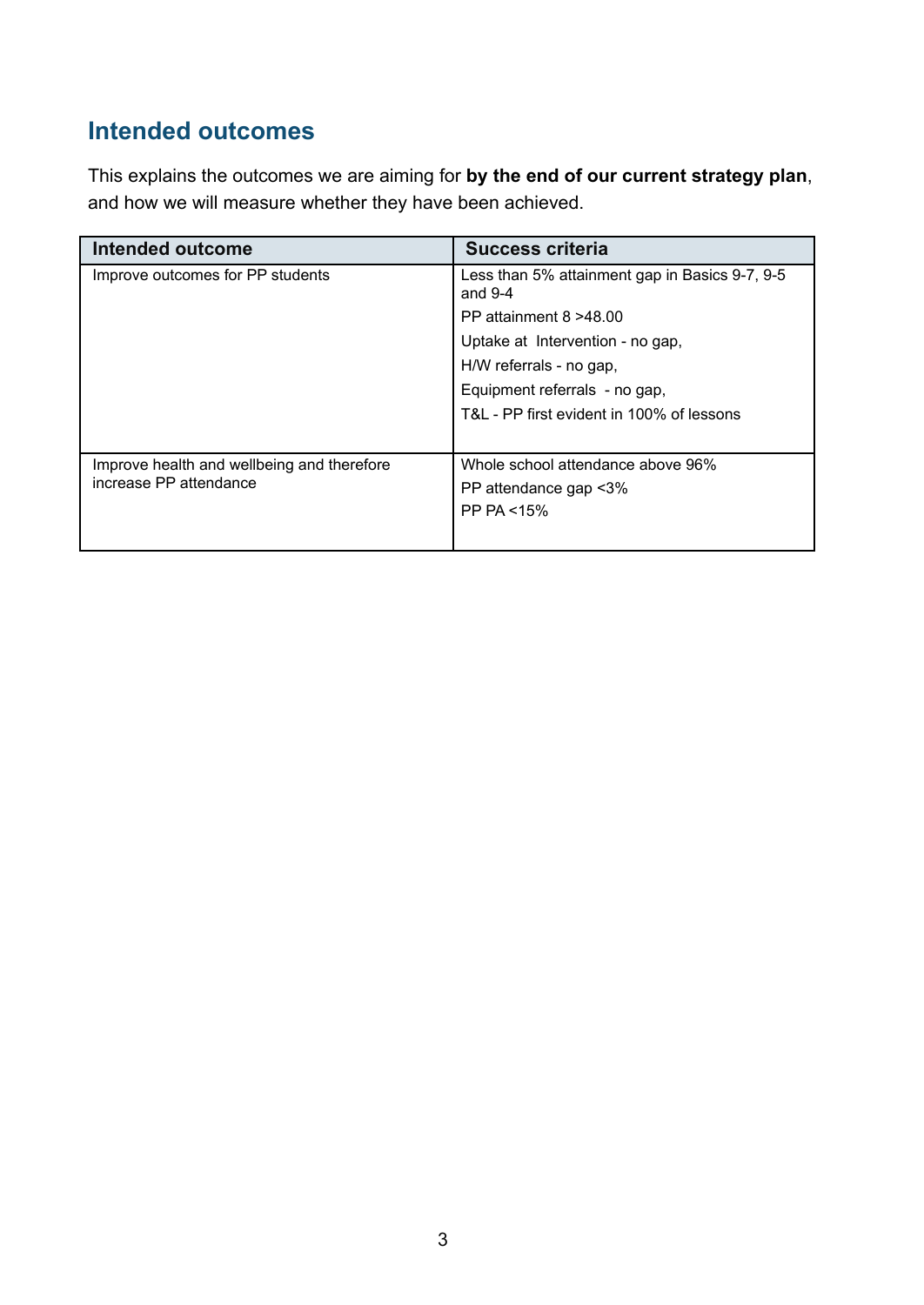## **Activity in this academic year**

This details how we intend to spend our pupil premium (and recovery premium funding) **this academic year** to address the challenges listed above.

#### **Teaching (for example, CPD, recruitment and retention)**

Budgeted cost: £ *50 000*

| <b>Activity</b>                                                                                                        | <b>Evidence that supports this</b><br>approach                                                                                                                                                                                                                                                                                                                                                                                                                                                                                                                                                                   | <b>Challenge</b><br>number(s)<br>addressed |
|------------------------------------------------------------------------------------------------------------------------|------------------------------------------------------------------------------------------------------------------------------------------------------------------------------------------------------------------------------------------------------------------------------------------------------------------------------------------------------------------------------------------------------------------------------------------------------------------------------------------------------------------------------------------------------------------------------------------------------------------|--------------------------------------------|
| PP First - Pastoral follow<br>up for absence and online<br>learning                                                    | The EEF Toolkit cites feedback as having<br>the largest positive effect size of all<br>strategies with up to 8 months of impact on<br>learners. There are significant additional<br>demands on classroom teachers during the<br>lesson therefore our PP first focus has been<br>adjusted to ensure that students are<br>engaged and accessing remote education in<br>order for them to interact with teaching staff<br>during periods of self-isolation or school<br>closure. This is also a key focus for<br>intervention in Y11 with remote revision<br>sessions and selection for small group<br>intervention | 1,2,3,4                                    |
| Literacy interventions<br>Tier 3<br>$\bullet$<br>Vocabulary<br>$\bullet$<br><b>WOW</b><br>$\bullet$<br>Reading lessons | Research for education inspections<br>framework cites Huttenlocher, 2010 and<br>Gilkerson 2018 to highlight evidence of the<br>Vocabulary gap that exists between<br>disadvantaged students and their peers. Most<br>GCSE papers require a reading age of 15<br>years however 33% of our Y7 students have<br>a reading age greater than 12mths below<br>chronological reading age.                                                                                                                                                                                                                               | 1,2                                        |
|                                                                                                                        | Pixl Microwave evidence along with KS2<br>QLA data shows that the weakest aspect of<br>many of our students reading is inference.<br>Disciplinary Literacy CPD indicates that<br>modelling reading and low stakes testing<br>develops inference. The EEF Toolkit<br>indicates on average, reading<br>comprehension approaches deliver an<br>additional six months' progress. Successful<br>reading comprehension approaches allow<br>activities to be carefully tailored to pupils'<br>reading capabilities, and involve activities<br>and texts that provide an effective, but not<br>overwhelming, challenge   |                                            |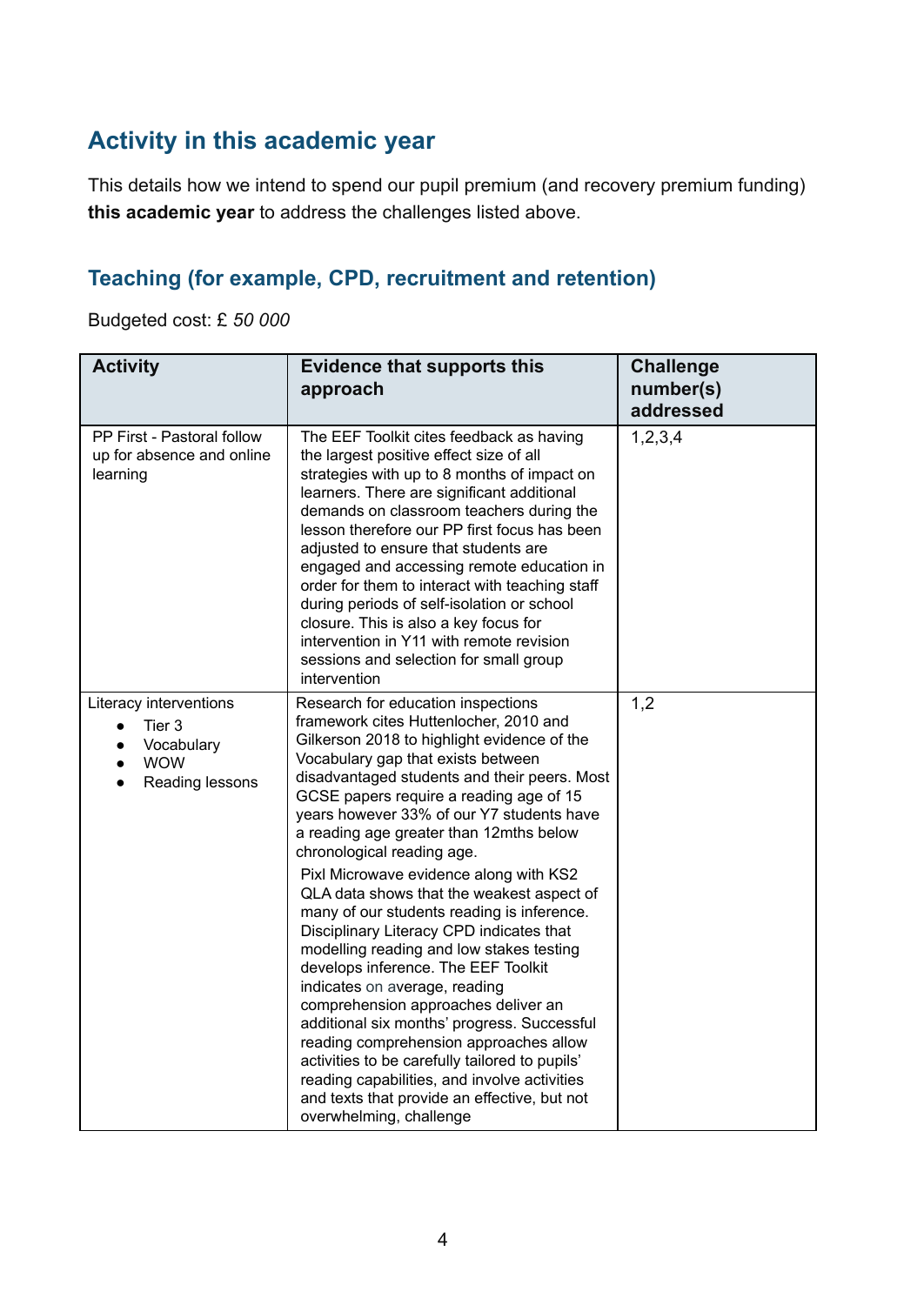## **Targeted academic support (for example, tutoring, one-to-one support structured interventions)**

Budgeted cost: £ 150 000

| <b>Activity</b>                                                             | <b>Evidence that supports this</b><br>approach                                                                                                                                                                                                                                                                                                                                                                                                                                                     | <b>Challenge</b><br>number(s)<br>addressed |
|-----------------------------------------------------------------------------|----------------------------------------------------------------------------------------------------------------------------------------------------------------------------------------------------------------------------------------------------------------------------------------------------------------------------------------------------------------------------------------------------------------------------------------------------------------------------------------------------|--------------------------------------------|
| Mock results<br>1<br>day/Revision launch                                    | Metacognition and self-regulation approaches<br>aim to help pupils think about their own<br>learning more explicitly, often by teaching<br>them specific strategies for planning,<br>monitoring and evaluating their learning.<br>Interventions are usually designed to give<br>pupils a repertoire of strategies to choose<br>from and the skills to select the most suitable<br>strategy for a given learning task.<br>Self-regulated learning can be broken into<br>three essential components: | 3,5,6                                      |
|                                                                             | cognition - the mental process<br>involved in knowing, understanding,<br>and learning;<br>metacognition - often defined as<br>$\bullet$<br>'learning to learn'; and<br>Motivation - willingness to engage<br>$\bullet$<br>our metacognitive and cognitive<br>skills.                                                                                                                                                                                                                               |                                            |
|                                                                             | Metacognition and self-regulation approaches<br>have consistently high levels of impact, with<br>pupils making an average of seven months'<br>additional progress.                                                                                                                                                                                                                                                                                                                                 |                                            |
|                                                                             | The evidence indicates that teaching<br>$\bullet$<br>these strategies can be particularly<br>effective for low achieving and older<br>pupils.                                                                                                                                                                                                                                                                                                                                                      |                                            |
| Newland Flyers - The<br><b>Newland Flyers</b><br>programme is designed to   | Some of the core aspects of the programmes<br>include (where available due to COVID):                                                                                                                                                                                                                                                                                                                                                                                                              | 2, 5, 7                                    |
| raise aspirations and<br>enrich the experiences of<br>our most able pupils. | Enrichment activities including opportunities<br>such as;                                                                                                                                                                                                                                                                                                                                                                                                                                          |                                            |
| Pupils from all year<br>groups are selected for<br>the programme based on   | Attendance of science club run by The Deep<br>for Years 7 and 8,                                                                                                                                                                                                                                                                                                                                                                                                                                   |                                            |
| ability and there are a<br>range of specific activities<br>and development  | Elite subject based competitions such as the<br>Rotary club debate competition, Royal                                                                                                                                                                                                                                                                                                                                                                                                              |                                            |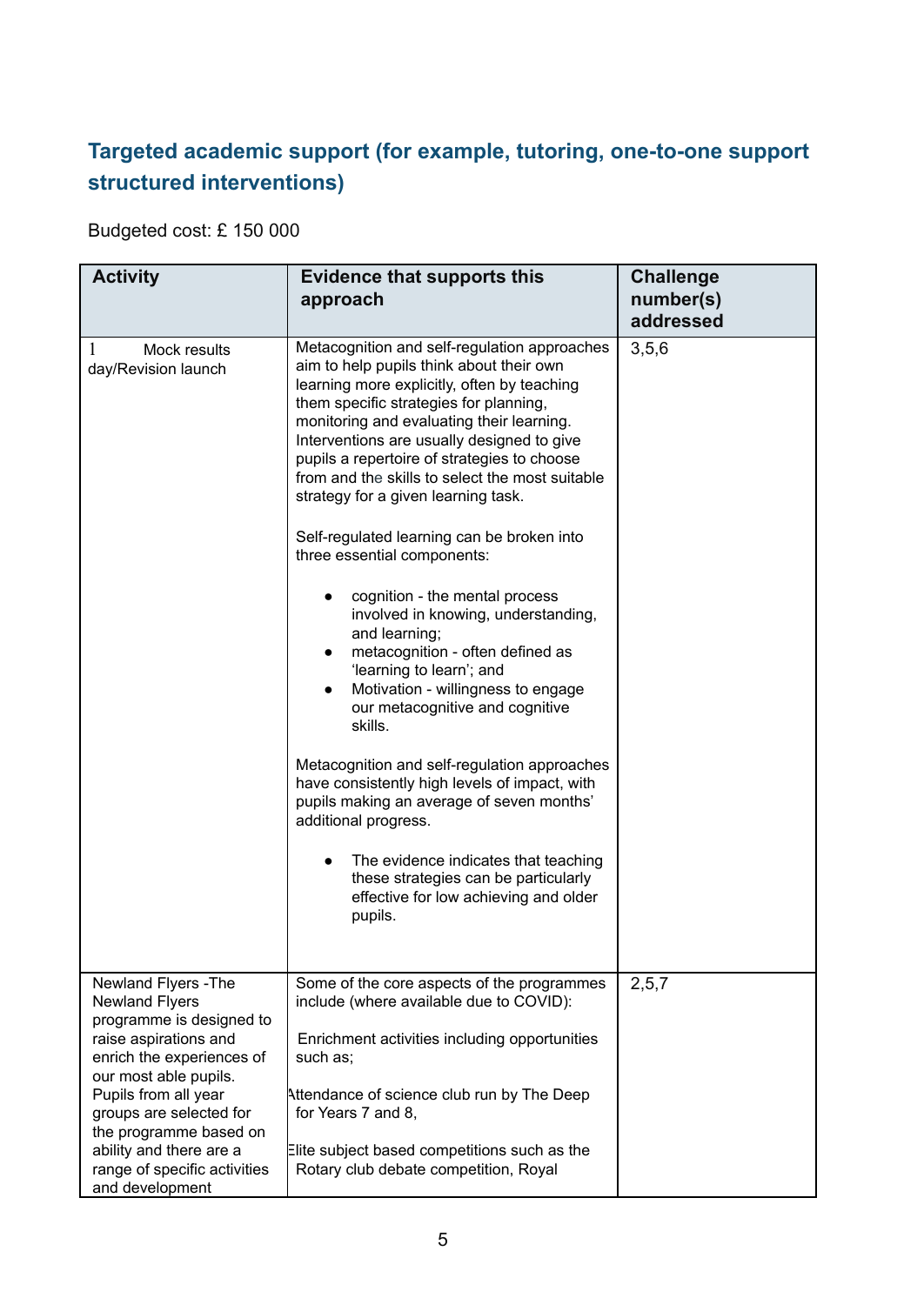| opportunities planned for<br>each year group. | Society of Chemistry Top of the Bench and<br><b>Junior Mathletes</b>                                                                                                                                                                                                                                                                                                                                                                                                                                                                                                                                                                                                                                                                                                                                                                                                                                                                                                                                                                                             |  |
|-----------------------------------------------|------------------------------------------------------------------------------------------------------------------------------------------------------------------------------------------------------------------------------------------------------------------------------------------------------------------------------------------------------------------------------------------------------------------------------------------------------------------------------------------------------------------------------------------------------------------------------------------------------------------------------------------------------------------------------------------------------------------------------------------------------------------------------------------------------------------------------------------------------------------------------------------------------------------------------------------------------------------------------------------------------------------------------------------------------------------|--|
|                                               |                                                                                                                                                                                                                                                                                                                                                                                                                                                                                                                                                                                                                                                                                                                                                                                                                                                                                                                                                                                                                                                                  |  |
|                                               | Subject specific college master classes                                                                                                                                                                                                                                                                                                                                                                                                                                                                                                                                                                                                                                                                                                                                                                                                                                                                                                                                                                                                                          |  |
|                                               | Jniversity visits and Aiming for Oxbridge<br>events                                                                                                                                                                                                                                                                                                                                                                                                                                                                                                                                                                                                                                                                                                                                                                                                                                                                                                                                                                                                              |  |
|                                               | Jniversity of Law criminal case study<br>workshops                                                                                                                                                                                                                                                                                                                                                                                                                                                                                                                                                                                                                                                                                                                                                                                                                                                                                                                                                                                                               |  |
|                                               | MENSA testing                                                                                                                                                                                                                                                                                                                                                                                                                                                                                                                                                                                                                                                                                                                                                                                                                                                                                                                                                                                                                                                    |  |
|                                               | Peer Tutoring                                                                                                                                                                                                                                                                                                                                                                                                                                                                                                                                                                                                                                                                                                                                                                                                                                                                                                                                                                                                                                                    |  |
|                                               | In order to ensure that students master and<br>hone their own subject knowledge a student<br>leadership role of Peer tutor has been<br>created for Newland Flyers. Students will be<br>paired up with another Flyer from a different<br>year group to engage in Peer tutoring<br>sessions utilising Pixl Stretch resources.                                                                                                                                                                                                                                                                                                                                                                                                                                                                                                                                                                                                                                                                                                                                      |  |
|                                               | EEF - Overall, the introduction of peer<br>tutoring approaches appears to have a<br>positive impact on learning, with an average<br>positive effect equivalent to approximately<br>five additional months' progress. Studies<br>have identified benefits for both tutors and<br>tutees, and for a wide range of age groups<br>Peer tutoring appears to be particularly<br>effective when pupils are provided with<br>support to ensure that the quality of peer<br>interaction is high: for example, questioning<br>frames to use in tutoring sessions, and<br>training and feedback for tutors. In cross-age<br>peer tutoring some studies have found that a<br>two-year age gap is beneficial and that<br>intensive blocks of tutoring are more effective<br>than longer programmes.<br>Peer tutoring appears to be more effective<br>when the approach supplements or enhances<br>normal teaching, rather than replaces it. This<br>suggests that peer tutoring is most effectively<br>used to consolidate learning, rather than to<br>introduce new material |  |
|                                               | Mentoring                                                                                                                                                                                                                                                                                                                                                                                                                                                                                                                                                                                                                                                                                                                                                                                                                                                                                                                                                                                                                                                        |  |
|                                               | All Flyers will receive half termly<br>2<br>academic mentoring from Teaching and<br>learning leads. This will help student to<br>develop their self-reflections skills and set<br>high expectations for themselves. These<br>session will also challenge the girls to<br>perform at their highest level and set<br>personal targets to enable them to do this.                                                                                                                                                                                                                                                                                                                                                                                                                                                                                                                                                                                                                                                                                                   |  |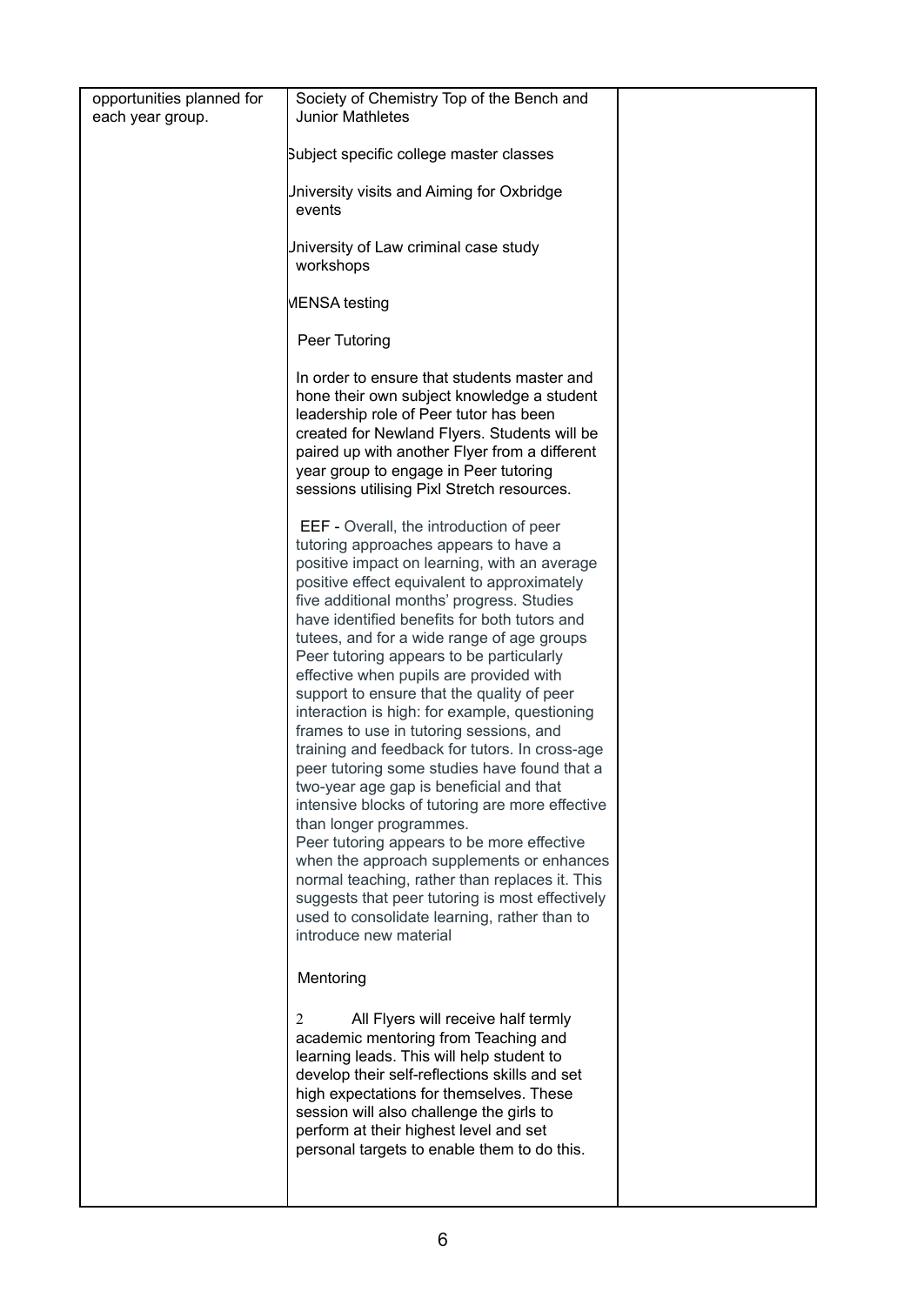| <b>Small group Tuition</b> | EEF toolkit indicates that small group tuition<br>yields +4 months of impact for students.<br>Although lower than the 5+ months impact<br>for 121 tuition this is a costly strategy and<br>small group tuition offers an affordable<br>outcome for a greater number of students.<br>We will utilise a mixture of:<br>Online sessions provided by My tutor<br>supervised by SLT<br>Academic mentors<br>DOL for English and Maths to provide QLA<br>details of topics required from assessment<br>data and Progress leader for MFL to provide<br>key discussion topics for MFL                                                                                                                                                                                                                                                                                                                                                                                                                                                                                                                                                                                                                                                                                                         | 1,3 |
|----------------------------|--------------------------------------------------------------------------------------------------------------------------------------------------------------------------------------------------------------------------------------------------------------------------------------------------------------------------------------------------------------------------------------------------------------------------------------------------------------------------------------------------------------------------------------------------------------------------------------------------------------------------------------------------------------------------------------------------------------------------------------------------------------------------------------------------------------------------------------------------------------------------------------------------------------------------------------------------------------------------------------------------------------------------------------------------------------------------------------------------------------------------------------------------------------------------------------------------------------------------------------------------------------------------------------|-----|
| Connectivity for all       | Post lockdown we have developed<br>significantly as a school in terms of the<br>quality of our remote education. This is now<br>key to homework in many subject areas and<br>will be the backbone of our intervention<br>programme. Prior to lockdown we have<br>avoided a heavy reliance on Remote<br>education as connectivity was a significant<br>barrier for our students. Utilising the<br>recovery premium we have been able to<br>ensure that all students have access to a<br>device and internet and this is supported by<br>a google classroom for every subject that<br>they study. In terms of after school<br>intervention, transport home has previously<br>been a barrier for students as many travel<br>across the city on school buses and the cost<br>of a public bus home is prohibitive. We have<br>previously provided transport by taxi but this<br>is not cost effective and could only be<br>provided for Y11 students. All students are<br>now able to access support for their learning<br>from home. In order for this to be a<br>sustainable intervention we must ensure<br>that student connectivity is regularly<br>surveyed to identify when there are changes<br>in personal circumstances and that our new<br>student intake also has connectivity | 5   |

## **Wider strategies (for example, related to attendance, behaviour, wellbeing)**

Budgeted cost: £ *127 050*

| <b>Activity</b>                               | <b>Evidence that supports this</b><br>approach                                                                                   | <b>Challenge</b><br>number(s)<br>addressed |
|-----------------------------------------------|----------------------------------------------------------------------------------------------------------------------------------|--------------------------------------------|
| Music lessons -To<br>improve cultural capital | Overall, the impact of arts participation on<br>academic learning appears to be positive<br>but low. Improved outcomes have been | 5,6,7                                      |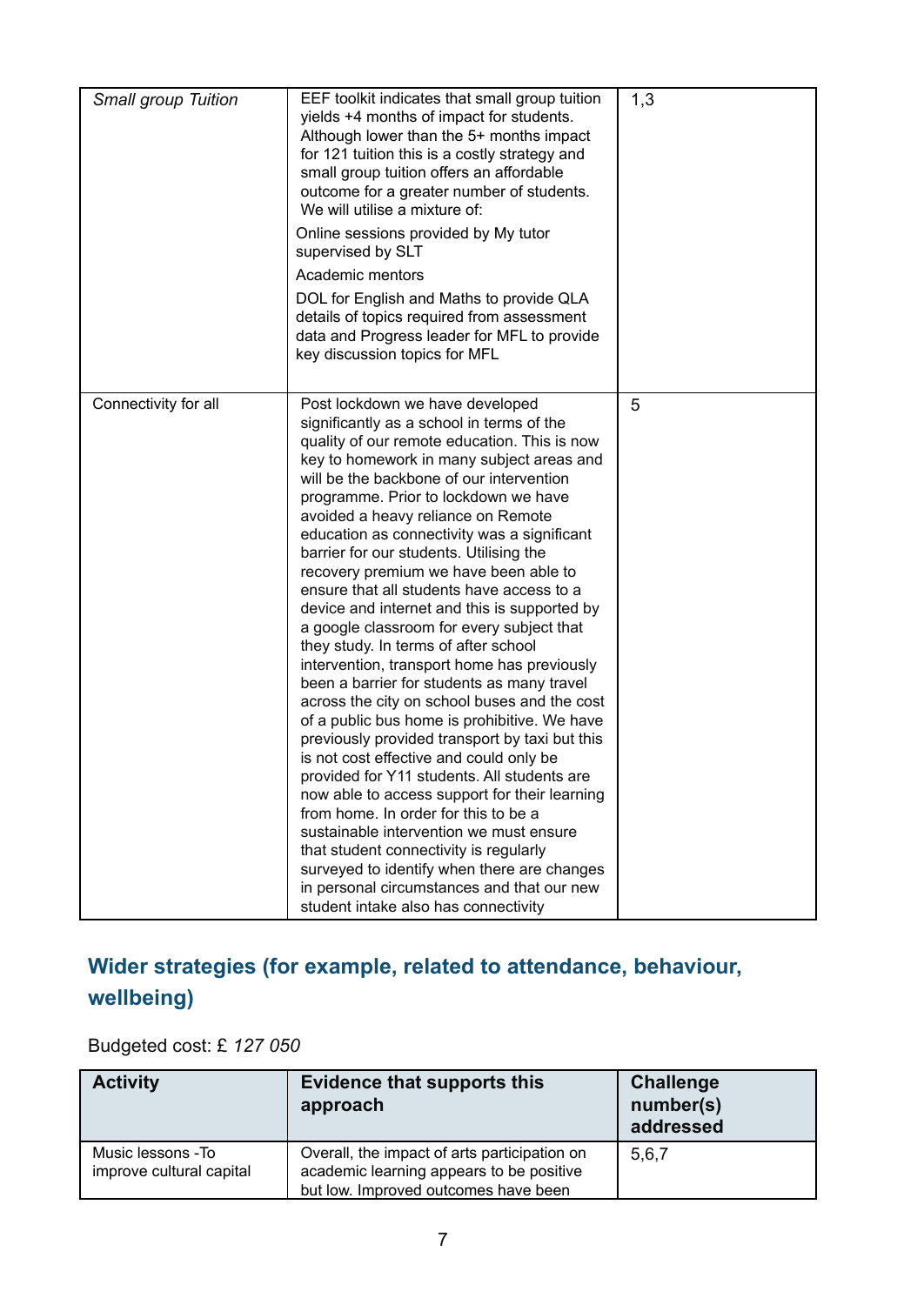| and engagement of PP<br>students                                                          | identified in English, mathematics and<br>science. Benefits have been found in both<br>primary and secondary schools, with greater<br>effects on average for younger learners<br>and, in some cases, for disadvantaged<br>pupils. Wider benefits such as more positive<br>attitudes to learning and increased<br>well-being have also consistently been<br>reported.                                                                                                                                                                                                                                                                                                                                                                                                                                                                                                                                                                                                                                                                                                   |                |
|-------------------------------------------------------------------------------------------|------------------------------------------------------------------------------------------------------------------------------------------------------------------------------------------------------------------------------------------------------------------------------------------------------------------------------------------------------------------------------------------------------------------------------------------------------------------------------------------------------------------------------------------------------------------------------------------------------------------------------------------------------------------------------------------------------------------------------------------------------------------------------------------------------------------------------------------------------------------------------------------------------------------------------------------------------------------------------------------------------------------------------------------------------------------------|----------------|
| <b>Breakfast for all</b>                                                                  | EEF evaluation found that supporting<br>schools to run a free of charge, universal<br>breakfast club before school delivered an<br>average of 2 months' additional progress.                                                                                                                                                                                                                                                                                                                                                                                                                                                                                                                                                                                                                                                                                                                                                                                                                                                                                           | $\overline{7}$ |
| Food Tech ingredient<br>provision                                                         | One barrier to attendance for PP students is<br>their ability to fund participation in Food<br>technology.                                                                                                                                                                                                                                                                                                                                                                                                                                                                                                                                                                                                                                                                                                                                                                                                                                                                                                                                                             | 5,6            |
| Hardship fund                                                                             | Feedback from Pixl meetings and the DFE<br>Understanding KS4 attainment and<br>progress report reinforces the need to<br>identify individual barriers to education for<br>PP students. For a number of our students<br>these barriers are material in the case of<br>uniform or equipment or may be the<br>requirement for support to access<br>extracurricular or enrichment activities                                                                                                                                                                                                                                                                                                                                                                                                                                                                                                                                                                                                                                                                               | 5,6            |
| Attendance officer,<br>safeguarding lead and<br>Year leaders<br><b>Attendance Rewards</b> | The Joseph Rowntree Foundation published<br>a report in 2002 on girls and exclusion from<br>school. The report notes that truancy, or<br>'self-exclusion', is one of a range of<br>strategies that girls may use to cope with<br>difficulties at school. It found that bullying,<br>especially psychological bullying, is a<br>significant factor in causing girls to<br>self-exclude, and often goes unrecognized.<br>It adds that many girls are unwilling to<br>access the forms of support available to<br>them. Factors such as parentally-condoned<br>absence, low aspirations and caring<br>responsibilities can also contribute to<br>truancy among girls. In cases of Persistent<br>absenteeism bespoke solutions must be<br>found in order to break down barriers to<br>attendance. The attendance officer and year<br>leaders are on the front line on creating a<br>culture of attendance. Challenging and<br>following up on absenteeism and forging<br>relationships with our most disengaged<br>parents in order to identify barriers to<br>attendance. | 4,6,7          |
| School Nurse and<br>counselling services and<br>Hub wellbeing provision                   | Emotional wellbeing is a clear indicator of<br>academic achievement, success and<br>satisfaction in later life. Evidence shows that<br>mental health and wellbeing programmes in<br>schools, can lead to significant<br>improvements in children's mental health,<br>and social and emotional skills. Wellbeing<br>provision in schools can also lead to                                                                                                                                                                                                                                                                                                                                                                                                                                                                                                                                                                                                                                                                                                               | $\overline{7}$ |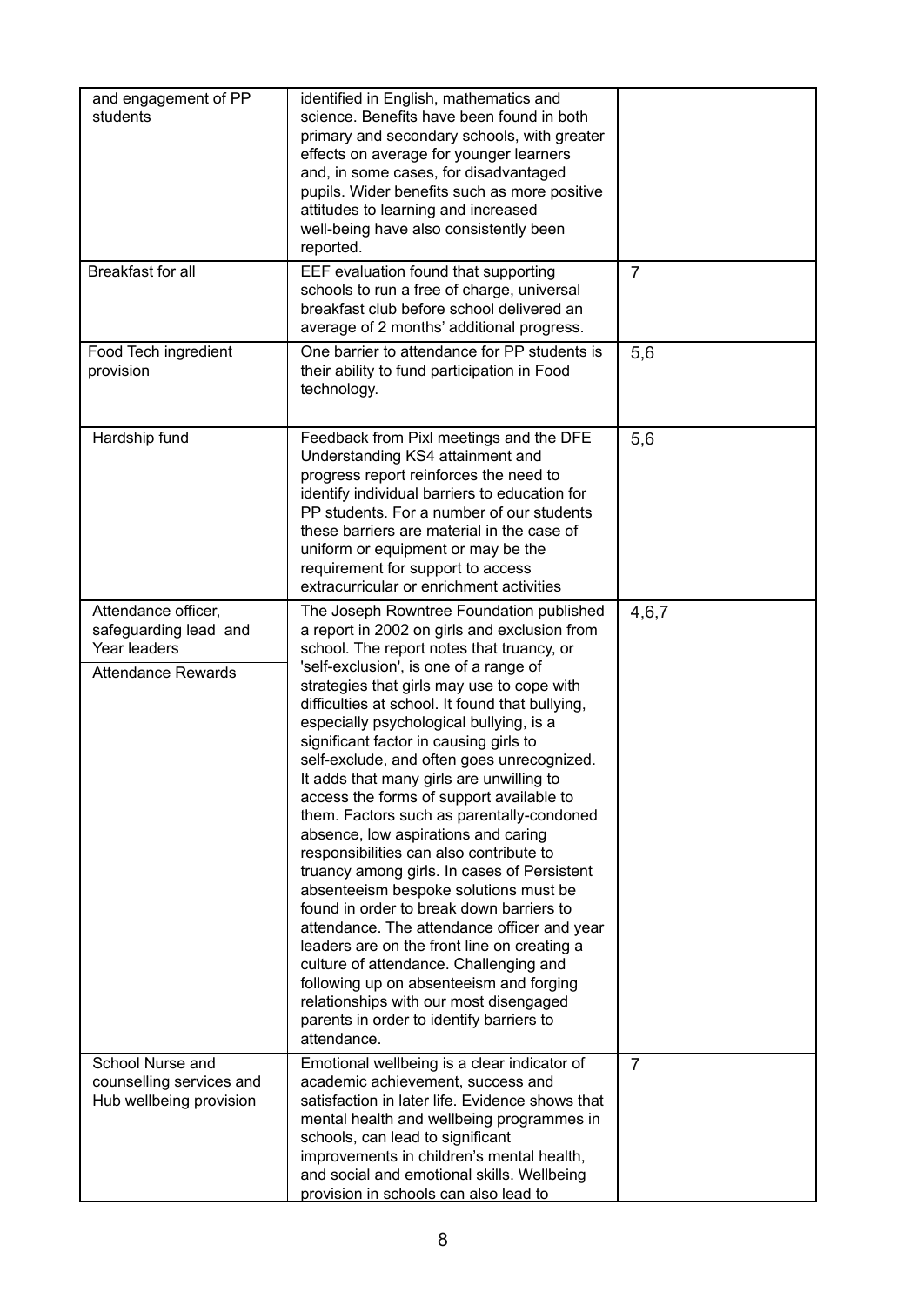|                                             | reductions in classroom misbehaviour and<br>bullying.90% of school leaders have<br>reported an increase in the number of<br>students experiencing anxiety or stress over<br>the last five years. Concurrently, referrals to<br>specialist mental health services nearly<br>doubled between 2010-11 and 2014-15. As<br>a result, NHS Child and Adolescent Mental<br>Health Services (CAMHS) are<br>overwhelmed. Currently, just one in four<br>children with a diagnosable mental health<br>problem gets access to the treatment and<br>care that they need. Despite improvements<br>since, waiting times remain too long, and<br>high thresholds for access to care are<br>causing an unnecessary escalation of need.<br>To reduce the burden on the NHS, there<br>needs to be a greater focus on prevention<br>through early identification and intervention.<br>We aim to support this by facilitating access<br>to counselling services during the school<br>day. |   |
|---------------------------------------------|----------------------------------------------------------------------------------------------------------------------------------------------------------------------------------------------------------------------------------------------------------------------------------------------------------------------------------------------------------------------------------------------------------------------------------------------------------------------------------------------------------------------------------------------------------------------------------------------------------------------------------------------------------------------------------------------------------------------------------------------------------------------------------------------------------------------------------------------------------------------------------------------------------------------------------------------------------------------|---|
| <b>Broadening Cultural</b><br>Experiences - | Overall, the impact of arts participation on<br>academic learning appears to be positive but<br>low. Improved outcomes have been identified<br>in English, mathematics and science.<br>Benefits have been found in both primary and<br>secondary schools, with greater effects on<br>average for younger learners and, in some<br>cases, for disadvantaged pupils.<br>Some arts activities have been linked with<br>improvements in specific outcomes. For<br>example, there is some evidence of a positive<br>link between music and spatial awareness<br>and between drama and writing.<br>Wider benefits such as more positive<br>attitudes to learning and increased well-being<br>have also consistently been reported.<br>https://educationendowmentfoundation.org.uk/evidence-summaries/teaching-learning-toolkit/arts-parti<br>cipation/                                                                                                                     | 5 |

## **Total budgeted cost: £** *327 050*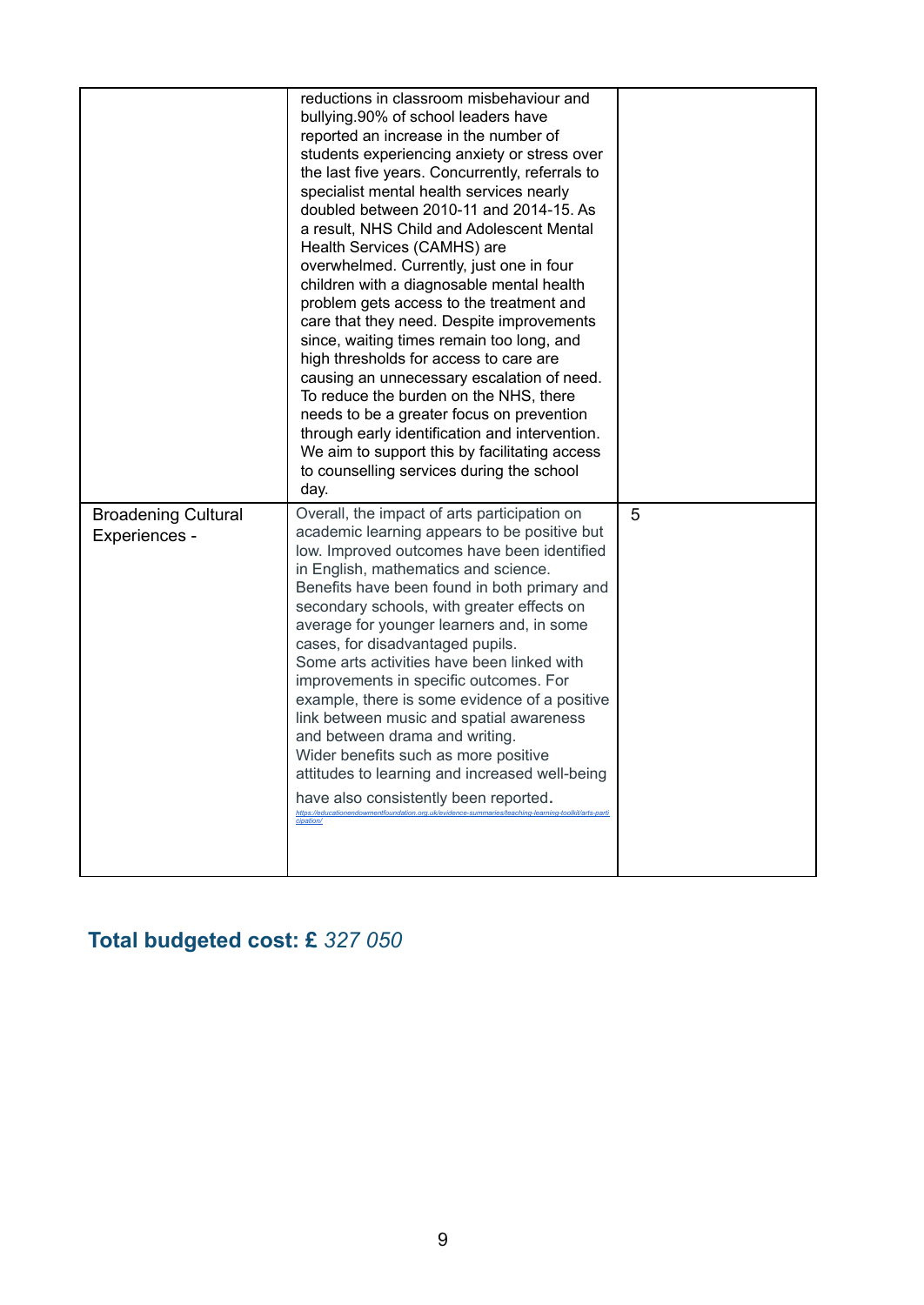# **Part B: Review of outcomes in the previous academic year**

## **Pupil premium strategy outcomes**

This details the impact that our pupil premium activity had on pupils in the 2020 to 2021 academic year.

The table below outlines the positive impact had overall on the achievement gap between disadvantaged and none disadvantaged students.

| <b>Measure</b>      | <b>Gap 2018</b> | <b>Gap 2019</b> | <b>Gap 2020</b> | <b>Gap 2021</b> |
|---------------------|-----------------|-----------------|-----------------|-----------------|
| <b>Attainment 8</b> | $-9.81$         | $-11.65$        | $-7.60$         | $-2.85$         |
| <b>EBacc APS</b>    | $-1.07$         | $-1.17$         | $-0.79$         | $-0.33$         |
| % Entered for EBacc | $-13.5$         | $-15.70$        | $-18.0$         | $-2.6$          |
| % Grade 5 in E&M    | $-23.8$         | $-25.50$        | $-11.0$         | -5.3            |

Many of the planned strategies for 2020 – 2021 were unable to be implemented or were subject to significant adaptation due to COVID 19. One such example was the monitoring of attendance as detailed below.

FFT attendance tracker shows that for 10 of the 27 weeks that we have been physically attending NSG has been above or in line with national attendance. COVID has undoubtedly negatively impacted our attendance this year however we have continued to make gains with some of our hardest to reach students as outlined by the progress of some of our students with less than 50% attendance.

|    | <b>Remote Lesson Attendance</b> |                   |                   |
|----|---------------------------------|-------------------|-------------------|
|    | Disadvantaged Other             |                   | All               |
|    |                                 | %                 | %                 |
|    | Week  % Attendance              | <b>Attendance</b> | <b>Attendance</b> |
| 15 | 57                              | 68                | 61                |
| 16 | 59                              | 79                | 62                |
| 17 | 61                              | 71                | 66                |
| 18 | 67                              | 76                | 71                |
| 19 | 69                              | 79                | 74                |
| 20 | 76                              | 82                | 79                |
| 21 | 75                              | 83                | 79                |
| 22 | 76                              | 82                | 79                |

Our attendance overall is lower than previous years however it has remained higher than both the local authority and national averages every week.

The attendance gap between Disadvantaged and Non-disadvantaged children is just above the national gap at 3.47% however this may have broadened nationally post COVID. Our attendance at week 37 was 92.4% this is above the LA average of 91% for secondary schools.